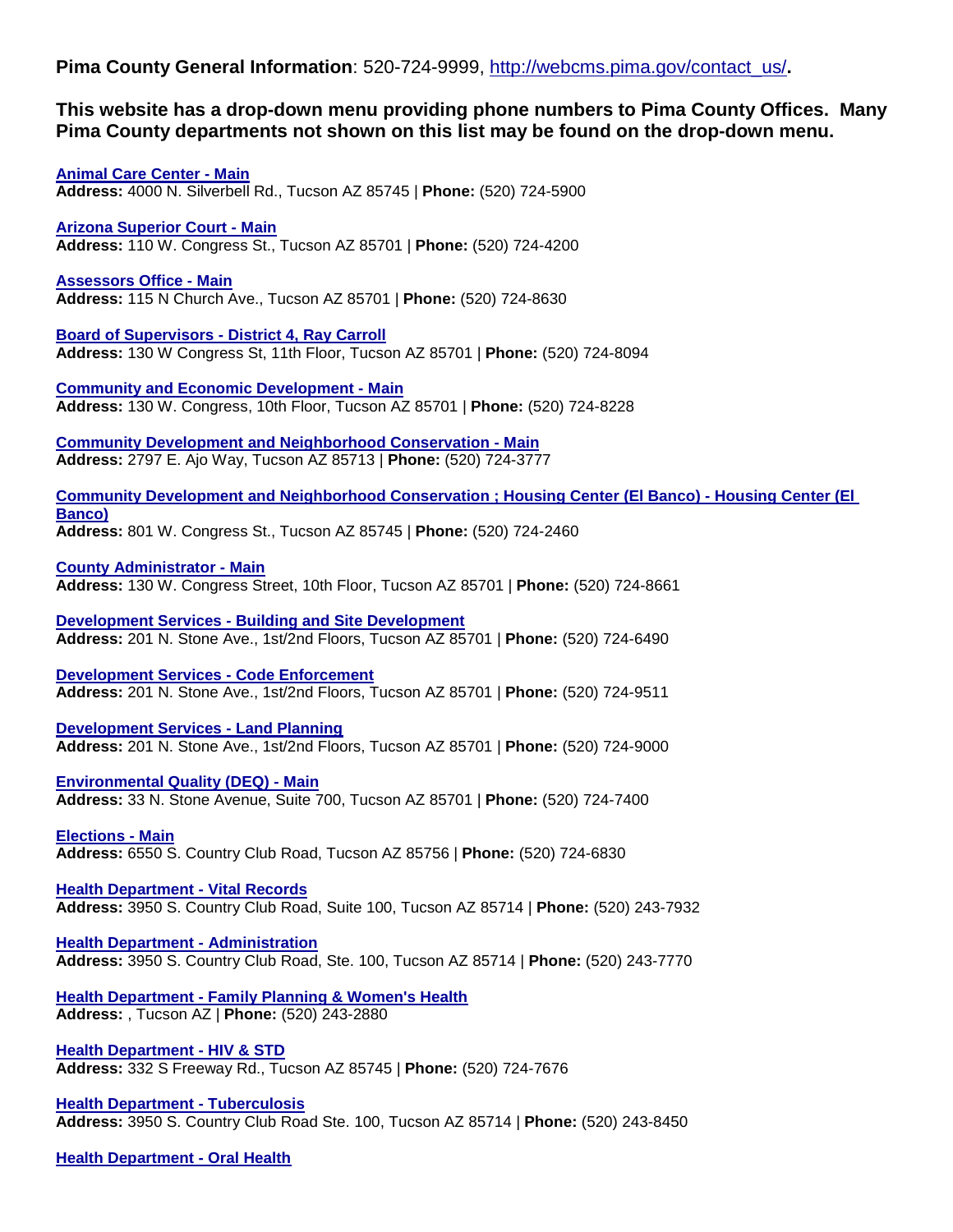## **Health Department - [Community Nutrition Programs](http://webcms.pima.gov/health/preventive_health/community_nutrition_programs/) Address:** , Tucson AZ | **Phone:** (520) 243-7777

**Health Department - [Well Woman HealthCheck](http://webcms.pima.gov/cms/one.aspx?portalId=169&pageId=819) Address:** , Tucson AZ | **Phone:** (520) 628-8951

**Health Department - [Car Seat Safety/Occupant Protection Program](http://webcms.pima.gov/government/health_department/) Address:** , Tucson AZ | **Phone:** (520) 298-3888

**Health Department - [Community Health Services](http://webcms.pima.gov/government/health_department/)**

**Address:** , Tucson AZ | **Phone:** (520) 243-7736

**[Justice Courts -](http://www.pima.gov/gv/) Green Valley Address:** 601 N. La Canada Drive, Green Valley AZ 85614 | **Phone:** (520) 648-0658

**[Legal Defenders Office -](http://webcms.pima.gov/government/legal_defender) Main Address:** 32 North Stone Avenue, Suite 800, Tucson AZ 85701 | **Phone:** (520) 724-5775

**[Library -](http://www.library.pima.gov/) Main Address:** 101 N. Stone Avenue, Tucson AZ 85701 | **Phone:** (520) 594-5600

**[Natural Resources Parks and Recreation \(NRPR\) -](http://webcms.pima.gov/cms/one.aspx?portalId=169&pageId=18489) Administration Address:** 3500 West River Road, Tucson AZ 85741 | **Phone:** (520) 724-5000

**[Office of Emergency Management & Homeland Security -](http://webcms.pima.gov/government/office_of_emergency_management_homeland_security/) Main Address:** 3434 E. 22nd St., Tucson AZ 85713 | **Phone:** (520) 724-9300

**[Pima County -](http://webcms.pima.gov/) Main Address:** 130 W. Congress, Tucson AZ 85701 | **Phone:** (520) 724-9999

**[Public Defender -](http://www.pima.gov/publicdefender/) Main Address:** 33 North Stone Avenue, Suite 2100, Tucson AZ 85701 | **Phone:** (520) 724-6800

**[Public Works Administration -](http://webcms.pima.gov/cms/One.aspx?portalId=169&pageId=80202) Main Address:** 130 W. Congress, 10th Floor, Tucson AZ 85701 | **Phone:** (520) 724-8480

**[Recorders Office -](http://www.recorder.pima.gov/) Main Address:** 115 N. Church Avenue, Tucson AZ 85701 | **Phone:** (520) 724-4350

**[Regional Flood Control District \(RFCD\) -](http://webcms.pima.gov/cms/One.aspx?portalId=169&pageId=55046) Main Address:** 97 East Congress, 3rd Floor, Tucson AZ 85701 | **Phone:** (520) 724-4600

**[Regional Wastewater Reclamation Department \(RWRD\) -](http://webcms.pima.gov/cms/One.aspx?portalId=169&pageId=51755) Main Address:** 201 North Stone Avenue, 8th Floor, Tucson AZ 85701 | **Phone:** (520) 724-6500

**[Regional Wastewater Reclamation Department \(RWRD\) -](http://webcms.pima.gov/cms/one.aspx?portalId=169&pageId=52334) Community Relations Address:** , | **Phone:** (520) 724-6532

**[Regional Wastewater Reclamation Department \(RWRD\) -](http://webcms.pima.gov/cms/one.aspx?portalId=169&pageId=53138) Compliance (CRAO) Address:** , | **Phone:** (520) 724-6200

**[Regional Wastewater Reclamation Department \(RWRD\) -](http://webcms.pima.gov/cms/One.aspx?portalId=169&pageId=51755) Emergency Only/Communications Center Address:** , | **Phone:** (520) 724-3400

**[Regional Wastewater Reclamation Department \(RWRD\) -](http://webcms.pima.gov/cms/One.aspx?portalId=169&pageId=51755) Emergency Only/Sewer Maintenance Address:** , | **Phone:** (520) 724-3400

**[Regional Wastewater Reclamation Department \(RWRD\) -](http://webcms.pima.gov/cms/one.aspx?portalId=169&pageId=53153) Vector/Roach Control (Automated) Address:** , | **Phone:** (520) 724-3401